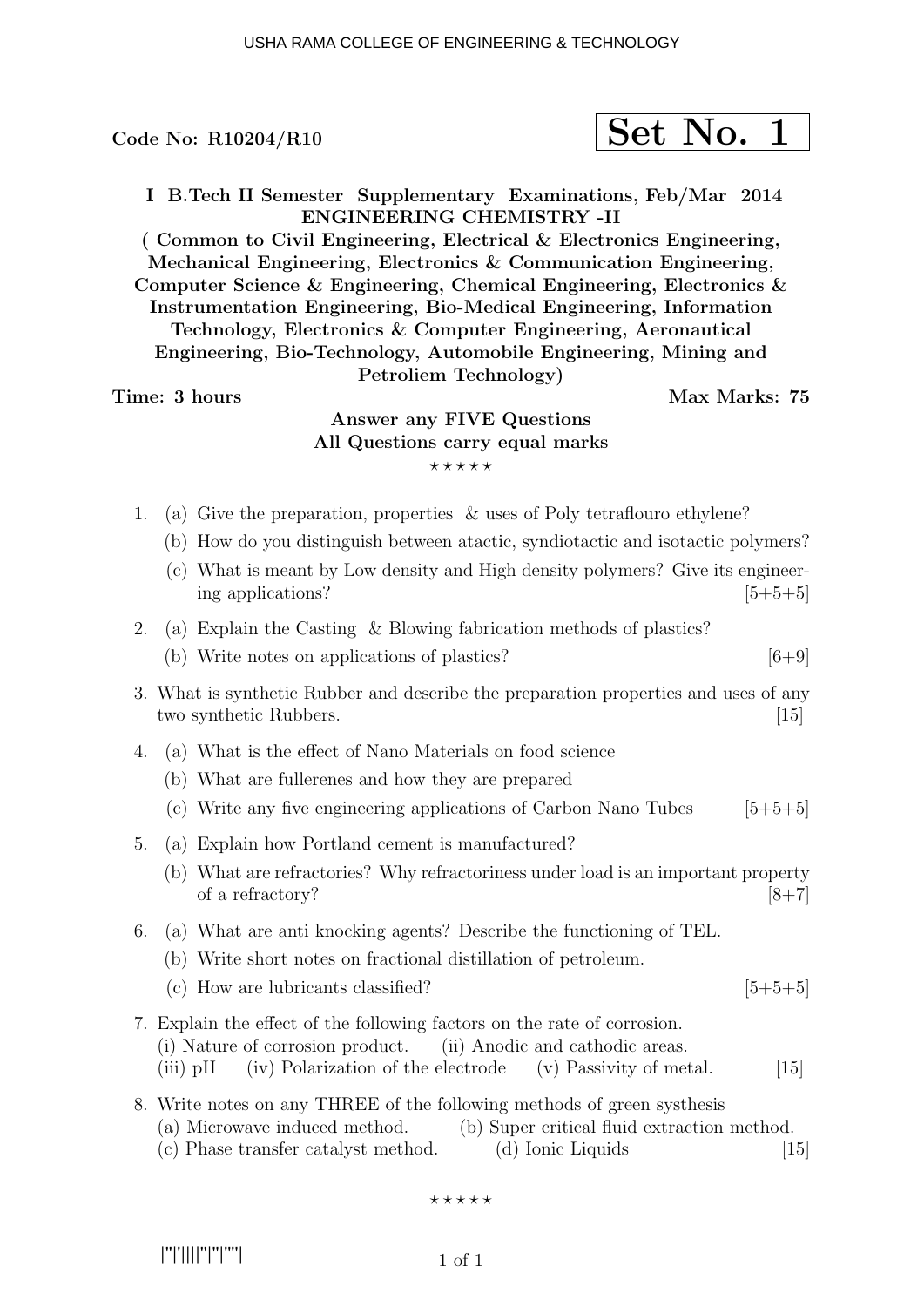$$
\fbox{Set No. 2}
$$

I B.Tech II Semester Supplementary Examinations, Feb/Mar 2014 ENGINEERING CHEMISTRY -II

( Common to Civil Engineering, Electrical & Electronics Engineering, Mechanical Engineering, Electronics & Communication Engineering, Computer Science & Engineering, Chemical Engineering, Electronics & Instrumentation Engineering, Bio-Medical Engineering, Information Technology, Electronics & Computer Engineering, Aeronautical Engineering, Bio-Technology, Automobile Engineering, Mining and Petroliem Technology)

#### Time: 3 hours and the set of the Max Marks: 75

# Answer any FIVE Questions All Questions carry equal marks  $***$ \*\*

- 1. (a) What are polymers and how are they utilized in the engineering field
	- (b) Briefly explain the free radical mechanism in addition polymerization
	- (c) Write notes on biodegradable polymers.  $[5+5+5]$
- 2. (a) Discuss briefly fabrication of plastic articles?
	- (b) What is the kelvar? How is it prepared, give its properties and useses?  $[10+5]$
- 3. (a) Natural Rubber needs vulcanization Give reasons
	- (b) Explain preparation, properties and uses of polyurethane. [7+8]
- 4. (a) How various types of carbon nano tubes can be formed from grapheme?
	- (b) Discuss how nano technology useful.
	- (c) What are the advancements of nano technology in Electronics Field  $[7+4+4]$
- 5. (a) Discuss the effect of carbon dioxide, sulphur dioxide and chlorides on cement concrete
	- (b) What are refractories? How important are the properties of refractoriness under load and thermal conductivity, when the refractories are put to industrial use  $[8+7]$
- 6. (a) With the help of line diagram describe fractional distillation of crude petroleum.
	- (b) Write notes on selection of lubricants for engineering applications.  $[8+7]$
- 7. (a) Explain cathodic protection method of controlling corrosion.
	- (b) Write short notes on metallic coatings for corrosion prevention. [7+8]
- 8. Write notes on the following
	- (a) Aqueous phase method of green synthesis.
	- (b) Supercritical fluid extraction.
	- (c) Bio catalysts for green synthesis. [15]

 $***$ \*\*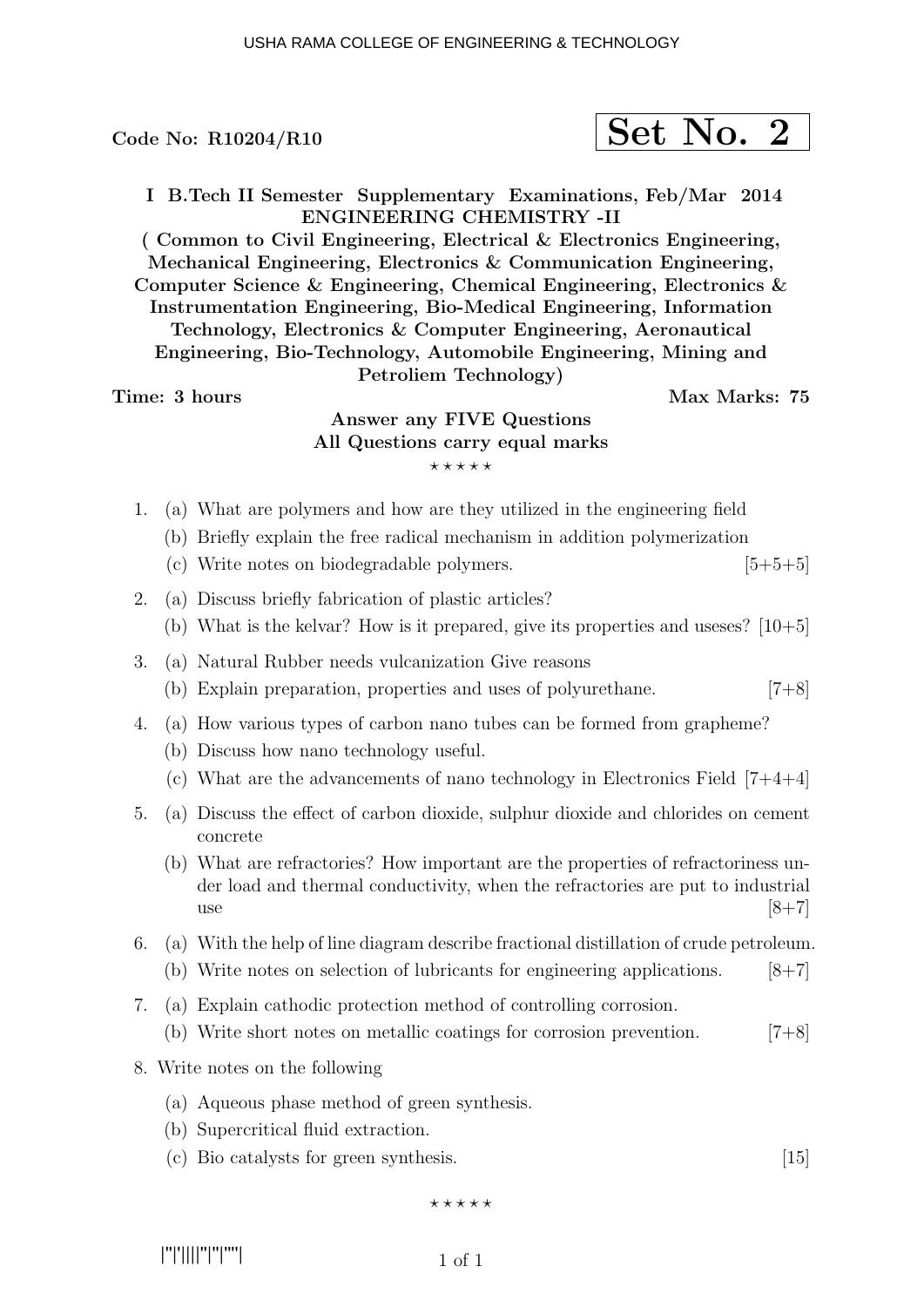$$
\fbox{Set No. 3}
$$

I B.Tech II Semester Supplementary Examinations, Feb/Mar 2014 ENGINEERING CHEMISTRY -II

( Common to Civil Engineering, Electrical & Electronics Engineering, Mechanical Engineering, Electronics & Communication Engineering, Computer Science & Engineering, Chemical Engineering, Electronics & Instrumentation Engineering, Bio-Medical Engineering, Information Technology, Electronics & Computer Engineering, Aeronautical Engineering, Bio-Technology, Automobile Engineering, Mining and Petroliem Technology)

Time: 3 hours Max Marks: 75

# Answer any FIVE Questions All Questions carry equal marks  $***$ \*\*

- 1. (a) Explain the acid catalyzed mechanism of phenol formaldehyde resin?
	- (b) What are the steps involve in the free radical addition polymerization mechanism? Give an example?
	- (c) Explain the following terms. (i) Functionality (ii) Degree of polymerization.  $[5+6+4]$
- 2. (a) Write a short note on Bullet Proof plastics?
	- (b) Explain the fiber reinforced plastics and give its properties & applications?
	- (c) Give the synthesis of Kelvar?  $[6+6+3]$
- 3. (a) What is an elastomer. Explain the characteristic of clastomers
	- (b) Write short note on Gutta Percha.
	- (c) Differentiate between a natural rubber and an elastomer.  $[7+3+5]$
- 4. (a) What are nanomaterials? Discuss briefly about nanomaterials in one, two and three dimensions?
	- (b) What are the different nanomaterials that are used for engineering applications

 $[10+5]$ 

- 5. (a) Write the chemical reactions that take place (along with temperature) during the manufacture of portland cement
	- (b) What are ceramics? Discuss their classification  $[8+7]$
- 6. (a) Write short notes on octane number.
	- (b) Write an essay on solid lubricants with emphasis on their classification, mechanism of their action, examples and applications. [8+7]
- 7. Explain the mechanism of the following types of corrosion.
	- (a) Crevice corrosion.

|''|'||||''|''|''''|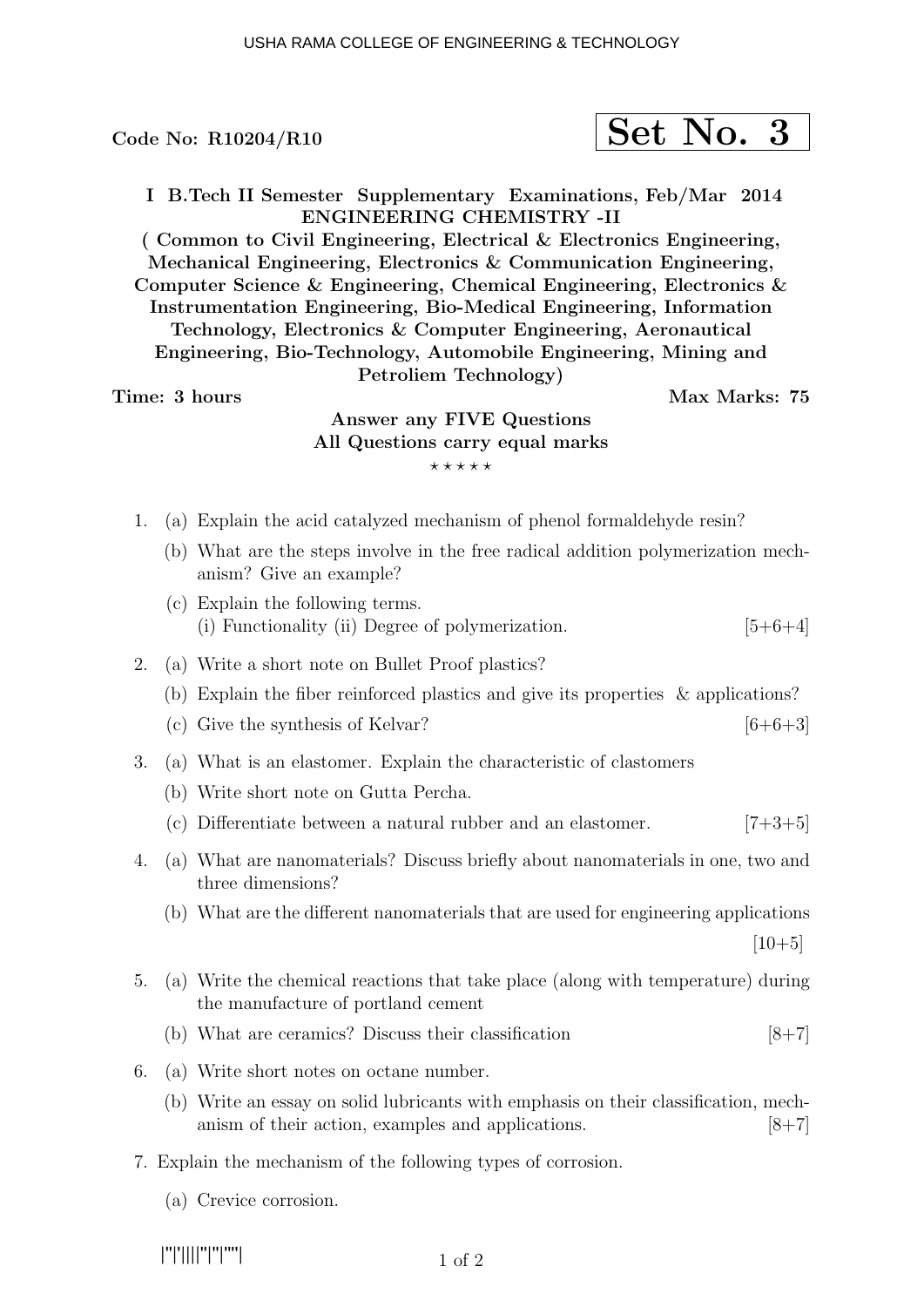#### USHA RAMA COLLEGE OF ENGINEERING & TECHNOLOGY

# Code No: R10204/R10  $\boxed{\text{Set No. 3}}$

- (b) Water- line corrosion.
- (c) Differential aeration corrosion. [15]
- 8. (a) What is Green Chemistry? Write briefly about Engineering Applications of Green Chemistry?
	- (b) Discuss any four Principals of the Green Chemistry. [7+8]

 $***$ \*\*